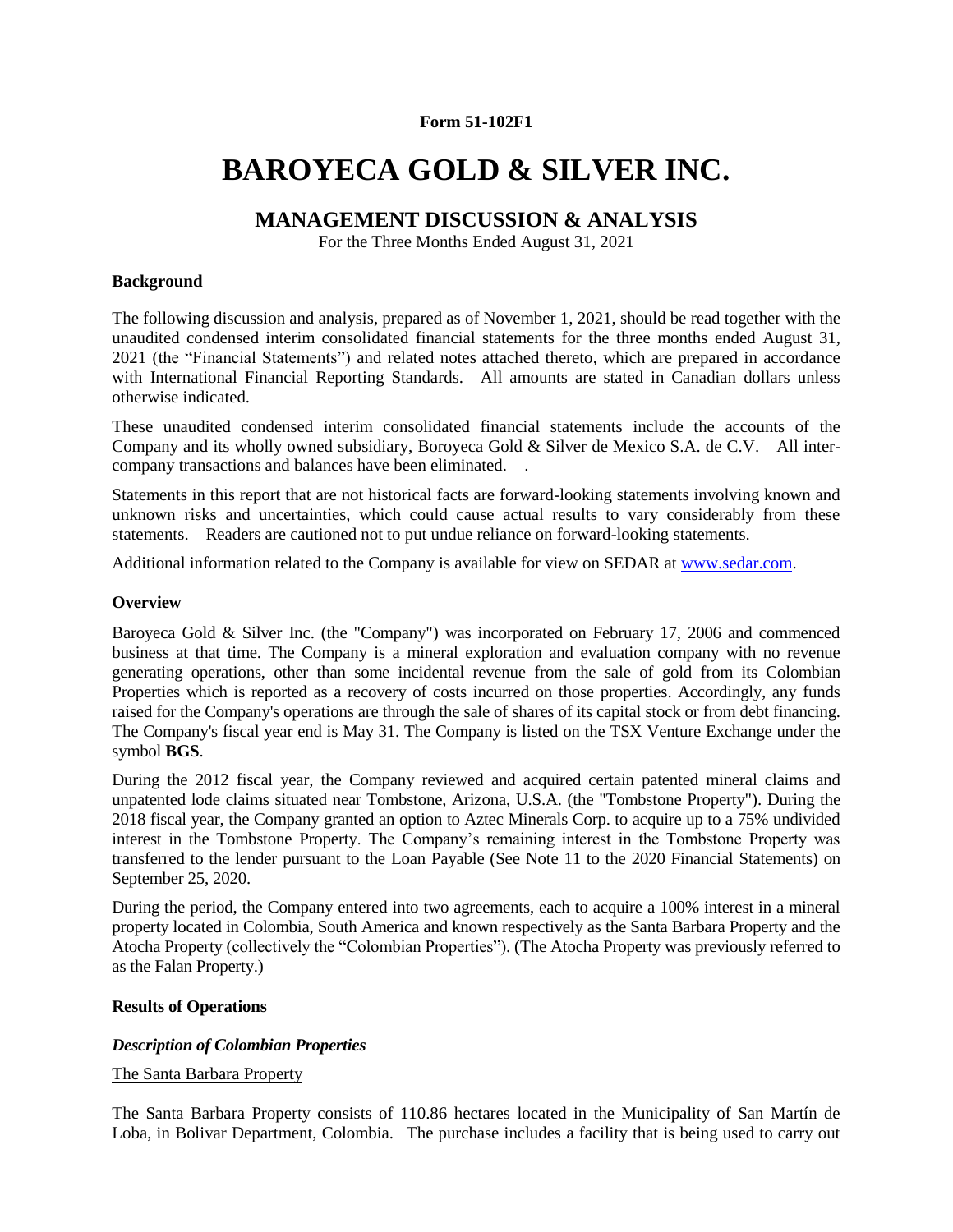bulk sampling on the Property. All permits are in place to conduct the sampling activities on the Property. The Property is subject to a 2.5% NSR retained by the optionor. The purchase of the option to acquire the Santa Barbara Property closed in early February 2021, following acceptance for filing by the TSX Venture Exchange.

Pursuant to the terms of the option agreement, to earn a 100% interest in the Santa Barbara Property, subject to the royalty, the Company must make cash payments of \$1,750,000 (\$450,000 paid) and issue 7,000,000 common shares in the capital of the Company (3,500,000 shares issued) to the optionor, and must incur expenditures of \$500,000 on the Santa Barbara Property in the first year of the option.

#### The Atocha Property

The Atocha Property (formerly referred to as the Falan Property) consists of 2,585.94 hectares, located in the Municipality of Falan, in Tolima Department, Colombia. Although substantially larger than the Santa Barbara Property, the Atocha Property is less advanced, work being at the exploration stage. The Atocha Property is subject to a 3.5% NSR payable to an underlying vendor of the Property to the optionor.

Pursuant to the terms of the option agreement, to earn a 100% interest in the Atocha Property, the Company must make cash payments of \$1,050,000 (\$250,000 paid) and issue 5,000,000 common shares in the capital of the Company (2,500,000 shares issued) to the optionor over the term of the option. The Company will have to conduct, at a minimum, sufficient exploration work on the Property to keep it in good standing under the Colombian regulatory requirements.

See "Note 6 - Exploration and Evaluation Assets" to the Company's unaudited interim condensed consolidated financial statements as at August 31, 2021 (the "Financial Statements") for further particulars of the terms of the two agreements.

## *Expenditures*

#### The Santa Barbara Property

During the year ended May 31, 2021, the Company closed the acquisition of the Option on the Santa Barbara Property and assumed the operation of the exploration program on the Property that had been ongoing by Malabar Gold Corp., who granted the Option to the Company. The exploration expenses incurred on the Property to May 31, 2021 are set out in the table in Note 6 to the Financial Statements which shows that the Company incurred expenses, net of acquisition costs, of \$126,912. This amount was reduced by gold sample recoveries realized in the period, so the actual expenses incurred towards the \$500,000 work commitment under the Option was \$184,220.

In the three months ended August 31, 2021, pursuant to the table in Note 6 of the Financial Statements, the Company incurred a further \$130,152 in exploration expenses bringing the total to August 31, 2021 to \$314,372, or 60% of the required work commitment with six months remaining in the first year of the Option. For further particulars of the work conducted and results received please see the Company's news releases dated September 14 and October 18, 2021 filed as part of the Company's disclosure on SEDAR at www.sedar.com.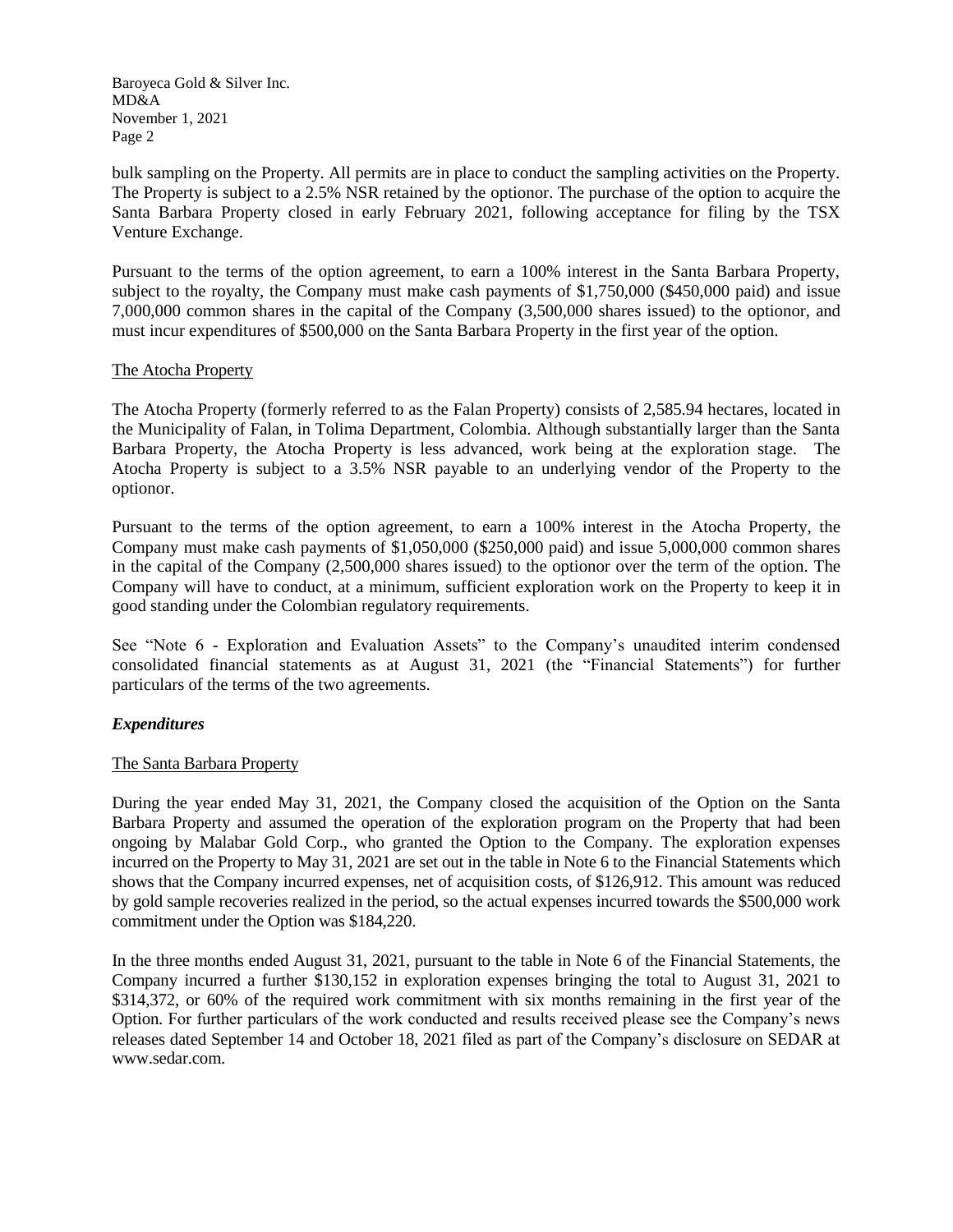#### The Atocha Property

During the year ended May 31, 2021, the Company closed the acquisition of the Option on the Atocha Property and commenced a prospecting program on the property stepping out from known historic vein showings and testing a series of major vein exposures found during the first reconnaissance traverses on the Property. Exploration expenses incurred on the Atocha Property to May 31, 2021 as set out in the table to Note 6 of the Financial Statements amounted to \$162,455.

In the three months ended August 31, 2021, the Company's geological staff expanded the prospecting program over the Property, stepping out from the identified vein structures, and located a number of additional and, at times, parallel vein outcroppings. (For further particulars of the work conducted and the results obtained please see the Company's news releases dated July 6, August 4, August 12, August 30 and October 6, 2021 filed as part of the Company's disclosure on SEDAR at www.sedar.com.) The results of this work were sufficiently encouraging that the Company planned and has commenced a preliminary drill program for a target of 2,000 metres of drilling on the Atocha Property. (See the Company's news release dated October 28, 2021.) Exploration expenses for the three months ended August 31, 2021 as set out in the table in Note 6 of the Financial Statements amounted to \$155,257 for a total expenditure for the first six months of the Option of \$317,712, which satisfies the \$250,000 work commitment required under the Option agreement for the Atocha Property.

## **SELECTED FINANCIAL DATA**

The following table presents audited selected financial information for the years indicated and unaudited information for the stub periods indicated.

|                                            | Three Months Ended |            | Years Ended May 31 |           |             |
|--------------------------------------------|--------------------|------------|--------------------|-----------|-------------|
|                                            |                    |            |                    |           |             |
|                                            | August 31          | August 31  |                    |           |             |
|                                            | 2021               | 2020       | 2021               | 2020      | 2019        |
|                                            | \$                 | \$         | \$                 | \$        | \$          |
| <b>OPERATIONS:</b>                         |                    |            |                    |           |             |
| Revenue                                    | Nil                | Nil        | Nil                | Nil       | Nil         |
| Net Income (Loss) for the Period           | (189, 858)         | 58,074     | (2,243,213)        | 143,657   | (164,094)   |
| Comprehensive Income (Loss) for the Period | (192, 346)         | 58,074     | (2,242,559)        | 150,039   | (162, 236)  |
| Basic and diluted income (loss) per share  | (0.02)             | 0.01       | (0.13)             | (0.04)    | (0.07)      |
| <b>BALANCE SHEET:</b>                      |                    |            |                    |           |             |
| Working capital (deficit)                  | 1,516,605          | (557, 334) | 1,972,299          | (690,075) | (2,989,216) |
| Total assets                               | 4,914,819          | 354,939    | 5, 141, 205        | 129,182   | 564,150     |
| Total exploration and evaluation assets    | 2,954,776          | 49,210     | 2,669,367          |           | 500,000     |

The financial information presented in the table above is from the Company's financial statements prepared in accordance with International Financial Reporting Standards. The reporting currency for all periods is Canadian dollars.

## **General and Administrative**

#### *Discussion of Operating Results – three months ended August 31, 2021*

During the three months ended August 31, 2021, the Company incurred a net loss from operations of \$189,858 as compared with net income of \$58,074 for the three months ended August 31, 2020. The net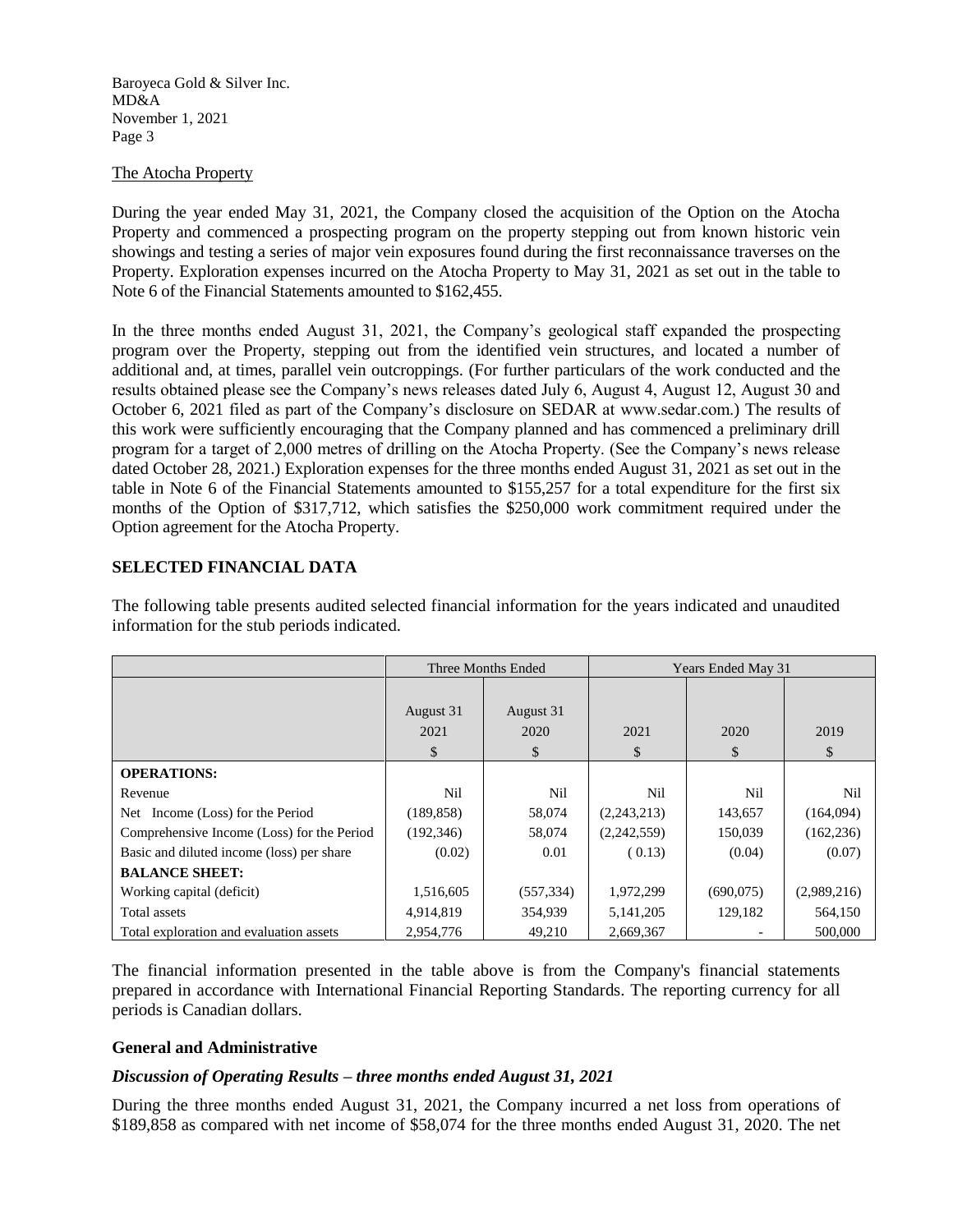income experienced in the 2020 period was primarily due to an unrealized gain of \$112,000 in the value of certain securities held by the Company at that time, with no such gains in the 2021 period. Removing that gain from the results for the 2020 period, the Company would have experienced a loss of \$53,926 as compared to the loss of \$189,858 for the 2021 period. This increased loss for the 2021 period is due to: an increase of \$110,050 in consulting fees as the Company has increased its activity, appointed a new President to work with the Chief Executive Officer, both being compensated as consultants, and engaged additional consultants to provide financial and marketing services; an increase of \$20,714 in office and miscellaneous due to the additional office and administration costs associated with the Company's exploration activities in Colombia; an increase of \$8,880 in website, marketing and promotion expenses representing the Company's increase in activity and communication with its investors through establishing and maintaining a website; an increase of \$6,370 in transfer agent and filing fees resulting from the increased activity of the Company; an increase of \$3,992 in insurance expense due to the increased activity of the Company; and miscellaneous increases of \$1,837 in professional fees and \$326 in bank charges due to the increased activity of the Company; as offset by: a decrease of \$14,400 in management and director fees as a result of compensation to management being made as consulting fees in the current period.

## **SUMMARY OF QUARTERLY RESULTS**

The following table presents unaudited selected financial information for each of the last eight quarters ended August 31, 2021.

|                                         | <b>Aug. 31</b><br>2021 | $\text{Mav } 31$<br>2021 | <b>Feb. 28</b><br>2021 | <b>Nov. 30</b><br>2020   | <b>Aug. 31</b><br>2020 | $\text{Mav } 31$<br>2020 | <b>Feb. 29</b><br>2020 | <b>Nov. 30</b><br>2019 |
|-----------------------------------------|------------------------|--------------------------|------------------------|--------------------------|------------------------|--------------------------|------------------------|------------------------|
| <b>Total Revenues</b>                   |                        |                          | -                      | $\overline{\phantom{0}}$ |                        |                          |                        |                        |
| Net Income (Loss)                       | (189, 858)             | (2,049,941)              | (37, 773)              | (212,919)                | 58,074                 | N/A                      | (50,019)               | (55, 459)              |
| Basic and Diluted<br>(Income)Loss/Share | (0.02)                 | (0.12)                   | (0.02)                 | (0.03)                   | 0.01                   |                          | (0.01)                 | (0.01)                 |

The financial information presented in the table above is from the Company's consolidated financial statements prepared in accordance with International Financial Reporting Standards.

#### *Discussion of Operating Results – three months ended August 31, 2021*

Please see discussion under "Selected Financial Data-General and Administrative" above.

#### *Discussion of Operating Results - three months ended May 31, 2021*

For the reasons set out above under "General and Administrative - *Discussion of Operating Results – year ended May 31, 2021"* comparison of the Company's results of operations for the three months ended May 31, 2021 and May 31, 2020 do not lend themselves to meaningful analysis.

Management, for the following reasons, does not believe that the results for the quarters ended May 31, 2021 and May 31, 2020 are really comparable. In 2020, the Company was discontinuing its operations in Tombstone, Arizona, and deconsolidating the financial results of the Tombstone subsidiaries from its financial statements. In 2021, the Company moved forward in its new direction acquiring two mineral property interests in Colombia, filing for and having the property acquisitions approved by the TSX Venture Exchange, carrying out four private placement financings to raise working capital for the Company and moving forward with the exploration of the new property interests. Management believes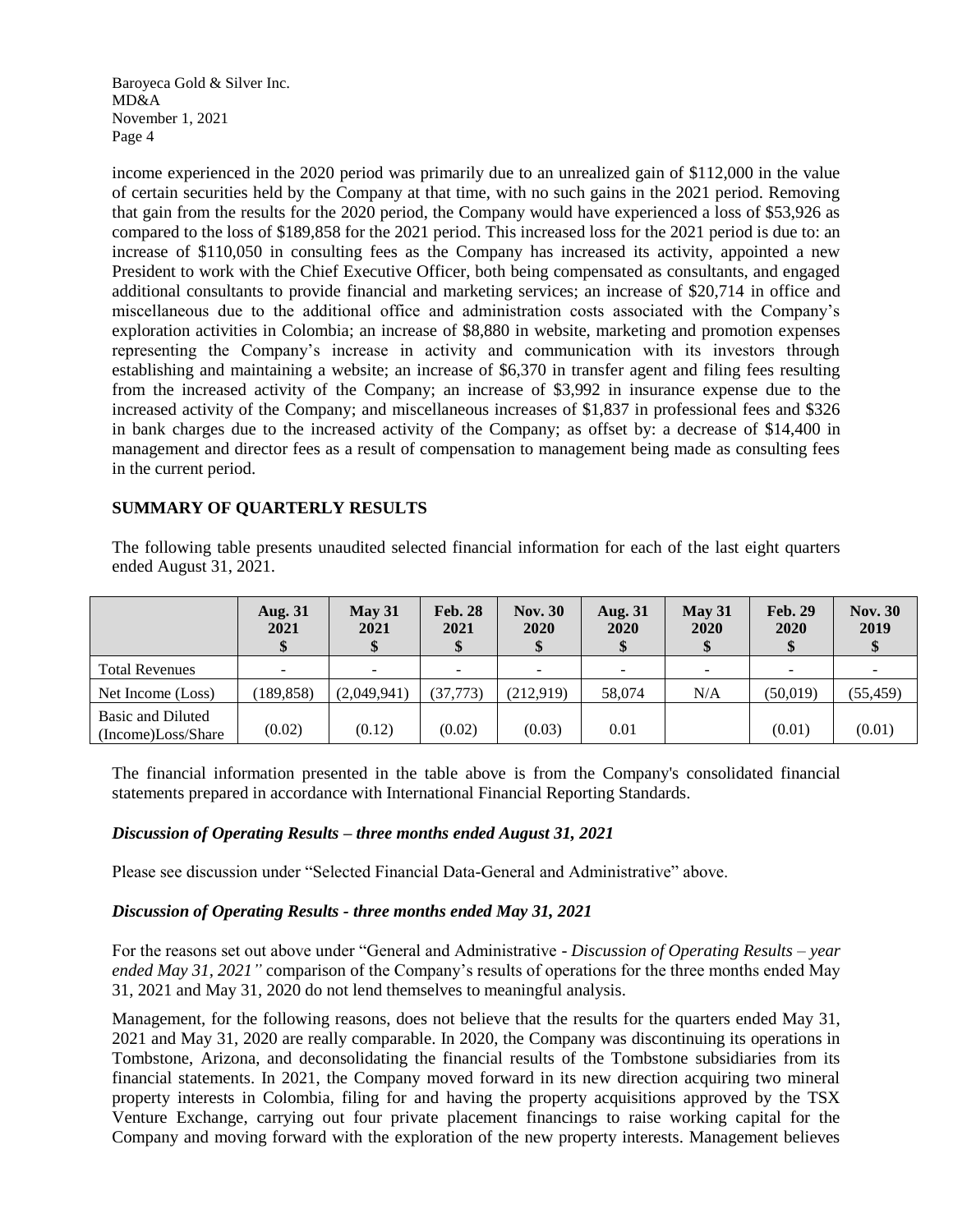that comparing the results for the 2020 period with the 2021 period is not a meaningful exercise and believes that the results for the 2021 period will be more representative of ongoing operations for the Company.

## *Discussion of Operating Results – three months ended February 28, 2021*

As a result of the deconsolidation of the Company's Tombstone operations during 2020, comparison of the results of the two quarters is not meaningful.

## *Discussion of Operating Results – three months ended November 30, 2020*

As a result of the deconsolidation of the Company's Tombstone operations during 2020, comparison of the results of the two quarters is not meaningful.

## **Investor Relations**

No investor relations activities were undertaken by or on behalf of the Company during the period and no investor relations arrangements or contracts were entered into by the Company during the period.

## **Liquidity and Capital Resources**

The Company has no revenue generating operations and finances its operations principally through the sale of shares in its capital. In the short-term, directors of the Company have, in the past, provided cash advances to meet urgent operating needs. At June 1, 2021, the Company had working capital of \$1,972,299.

During the three months ended August 31, 2021, the Company expended \$192,346 in cash on its operating activities, incurred \$285,409 in exploration expenditures on its Colombian properties, placed \$50,000 of its cash in an investment account at its bank as security for the issuance of credit cards to the Company, realized \$93,697 in proceeds from the sale of marketable securities and received \$20,625 in cash from the exercise of 125,000 warrants previously issued by the Company.

As a result of the foregoing activities, amongst other things, at August 31, 2021, the Company had working capital of \$1,516,605.

The Company has ongoing work obligations pursuant to its two property option agreements of \$500,000 in the first year of the Option on the Santa Barbara Property and \$250,000 in the first year of the Option on the Atocha Property. As at August 31, 2021, the Company had incurred \$314,372 in expenditures on the Santa Barbara Property and \$317,712 on the Atocha Property. The Company needs approximately \$200,000 in working capital to complete its work commitment on the Santa Barbara Property and the Company has commenced a drilling program on the Atocha Property that is estimated to incur a minimum expenditure of approximately \$500,000. Ongoing corporate administration is expected to be in the order of \$200,000 per quarter. In addition to these working capital requirements, the Company has further cash payments due to the Optionor of the Colombian Properties that come due on the first anniversary of the closing of the acquisition of the Options in mid February, 2022. These payments amount to \$825,000 with respect to the Santa Barbara Property and \$500,000 with respect to the Atocha Property.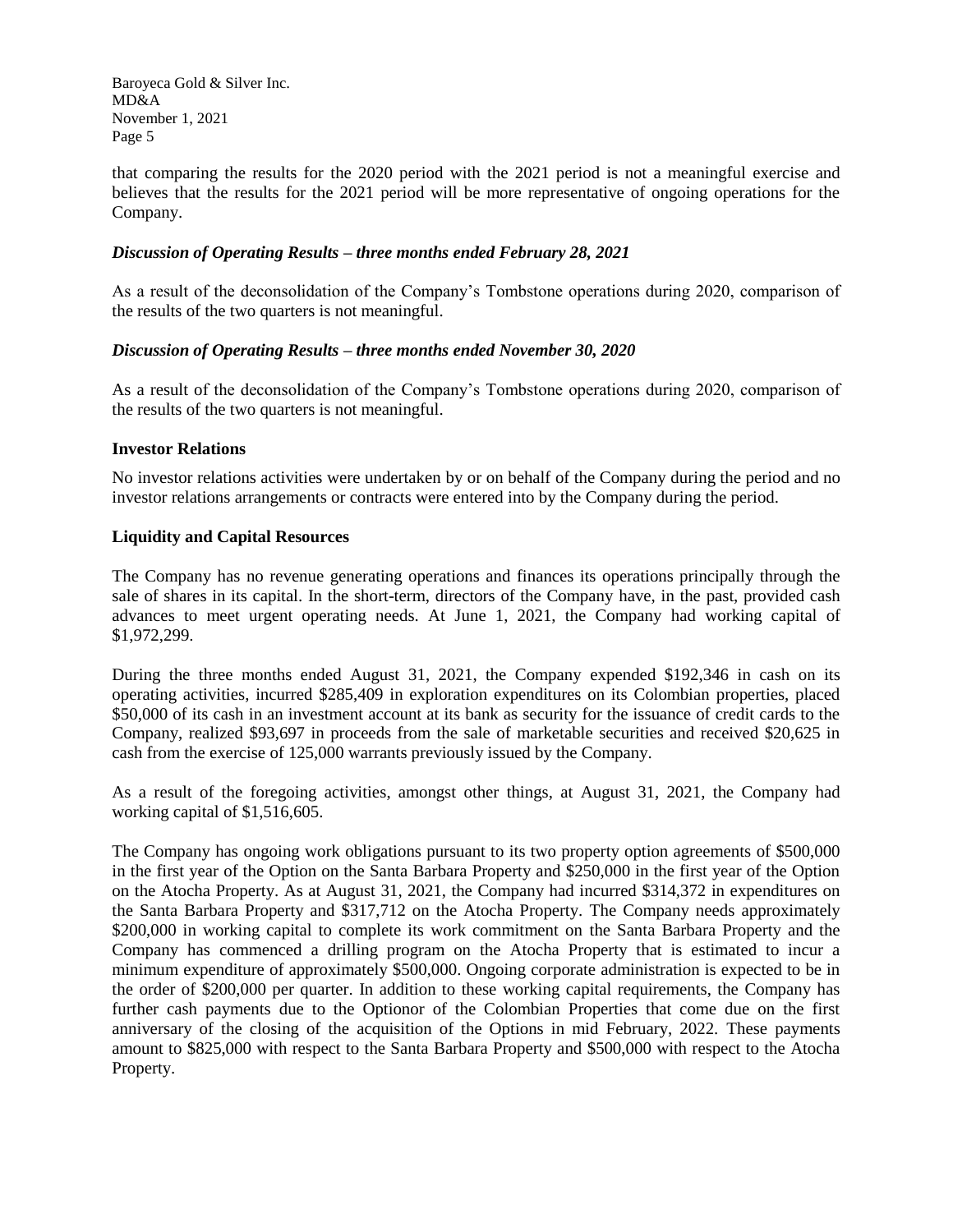The Company will require additional financing to provide all the working capital necessary to meet these requirements. There can be no assurance that the Company will be able to sell any further, or sufficient, securities by way of private placement to raise the required additional working capital.

## **Off Balance Sheet Arrangements**

The Company does not have any off-balance sheet arrangements.

## **Transactions with Related Parties**

The Company had the following related party transactions during the three months ended August 31, 2021:

- a) Consulting fees of \$22,500 plus GST were paid or accrued to Richard Wilson, a director of the Company;
- b) Consulting fees of \$30,000 plus GST were paid or accrued to a private company wholly-owned by Raul Sanabria, a director of the Company; and
- c) Professional fees of \$18,000 were paid or accrued to a law firm of which Douglas Eacrett, a director of the Company, is principal.

## **Financial Instruments**

The Company's financial instruments consist of cash, amounts receivable, accounts payable and accrued liabilities, due to related parties, loan payable and advance payable. The fair value of the Company's accounts payable and accrued liabilities, due to related parties, line of credit and loan payable, are estimated by management to approximate their carrying values based on the immediate or short-term maturity of these instruments. Cash is recorded at fair value using Level 1 quoted prices in active markets for identical assets or liabilities and, in management's opinion, the Company is not exposed to significant interest or credit risk from these financial instruments. Please refer to Note 8 of the unaudited condensed interim consolidated financial statements for detailed discussion of the financial risk factors.

## **Accounting standards, amendments and interpretations not yet effective**

There are no significant material new standards, amendments to standards and interpretations that have been issued but are not effective during the three months ended May 31, 2021 that are applicable to the Company.

## **Particulars of Outstanding Securities of the Issuer**

As at the dates noted below, the Company had the following securities outstanding:

*Common Shares*

| Date               | <b>Number Outstanding</b> |  |  |
|--------------------|---------------------------|--|--|
| August 31, 2021    | 37,507,028                |  |  |
| November $1, 2021$ | 37,507,028                |  |  |

## *Share Purchase Warrants*

The following Share Purchase Warrants, each entitling the holder to acquire one previously unissued common share of the Company at the prices and for the periods of time set out in the table below are outstanding at August 31, 2021 and November 1, 2021: